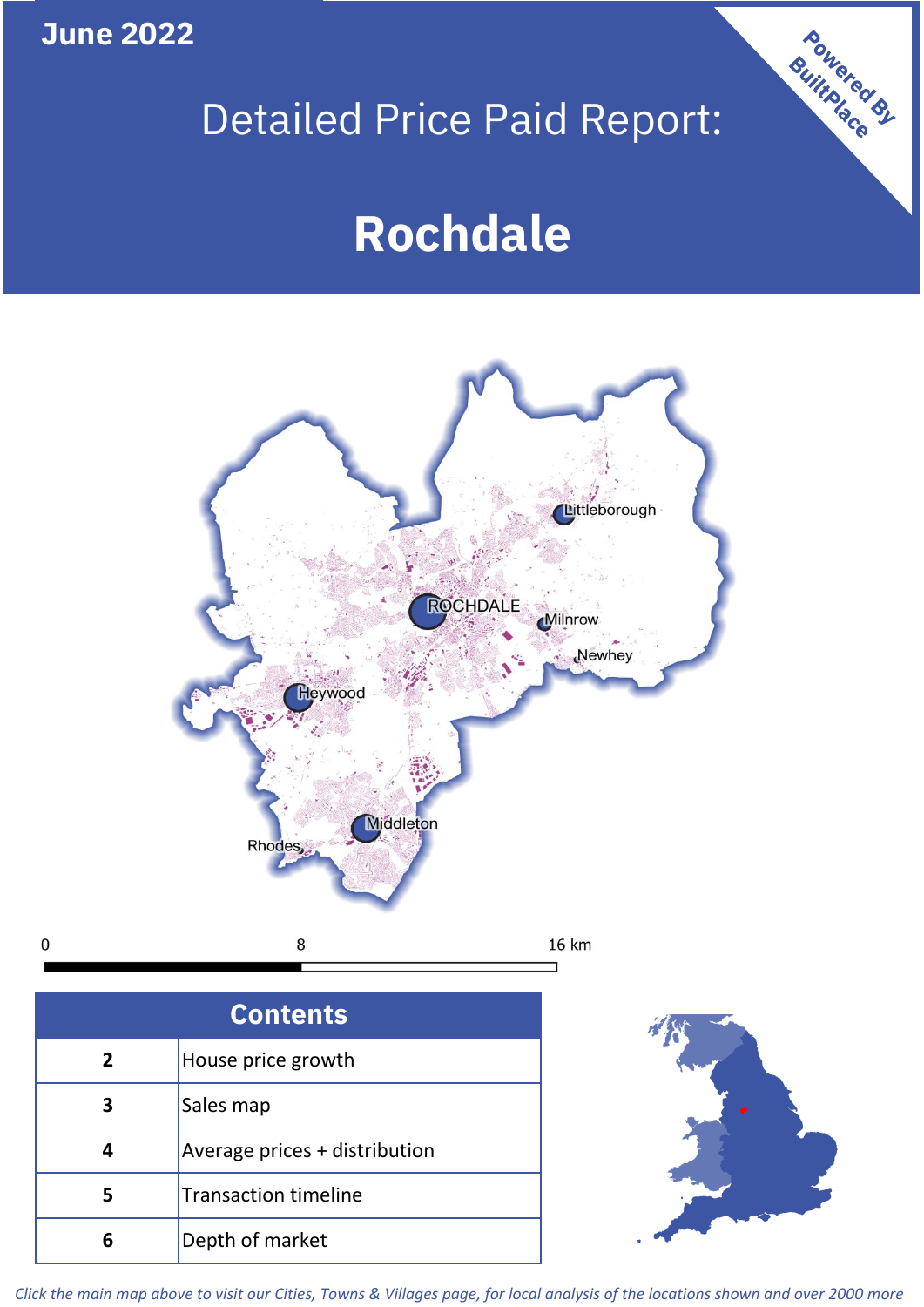## **Headline Data**

|                     | <b>Current level</b> | 3 month | <b>Annual</b> | 5 year  | 10 year |
|---------------------|----------------------|---------|---------------|---------|---------|
| <b>House prices</b> | £179,333             | 3.0%    | 11.1%         | 47.1%   | 64.1%   |
| <b>Transactions</b> | 2,833                | $-6.5%$ | 17.6%         | $-1.7%$ | 57.5%   |

## **House Price Growth (April 2022 data)**

#### *Annual Change in House Prices*



House prices in Rochdale grew by 11.1% in the 12 months to April 2022 (based on 3-month smoothed data). By comparison national house prices grew by 10.7% and prices in the North West grew by 11.0% over the same period.

Rochdale house prices are now 32.8% above their previous peak in 2007, compared to +36.0% for the North West and +52.9% across England.



#### *Year-To-Date Change in House Prices, December to April*

Local prices have grown by 3.5% in 2022 so far, compared to growth of 4.9% over the same period last year.

#### *Source: OS OpenData; UK House Price Index (Contains HM Land Registry data © Crown copyright)*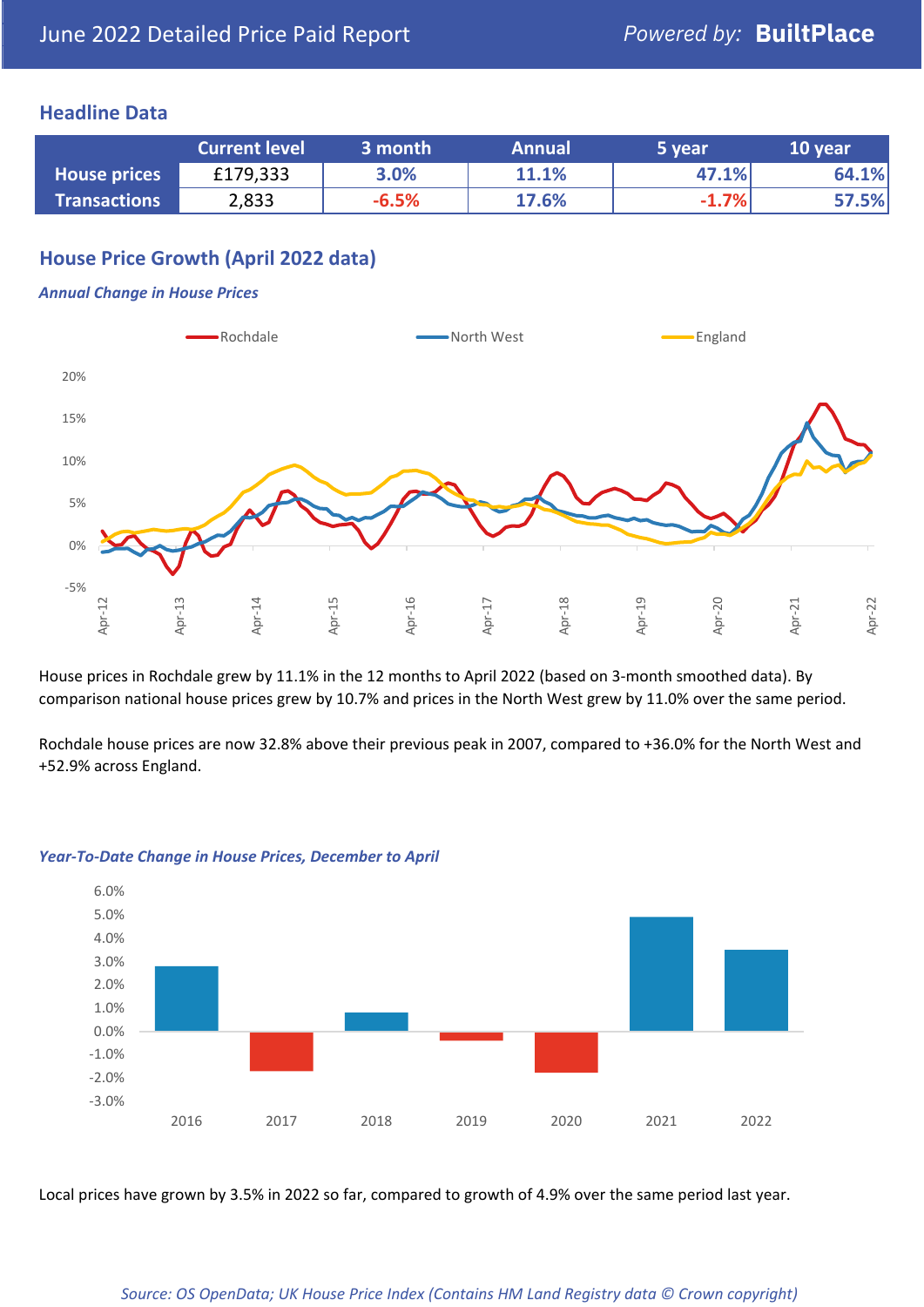## **House Price Map**

### *12 months to April 2022*



*Each point is one postcode, coloured by the average value relative to all sales in this local authority (price bands are LA-specific quintiles).*

## **Map Key**

| Min      | <b>Max</b> |                            |
|----------|------------|----------------------------|
| Up to    | £106,000   | 1st quintile / lowest 20%  |
| £106,000 | £138,000   | 2nd quintile               |
| £138,000 | £175,000   | 3rd quintile               |
| £175,000 | £239,000   | 4th quintile               |
| £239,000 | and over   | 5th quintile / highest 20% |

*Source: OS OpenData; UK House Price Index (Contains HM Land Registry data © Crown copyright)*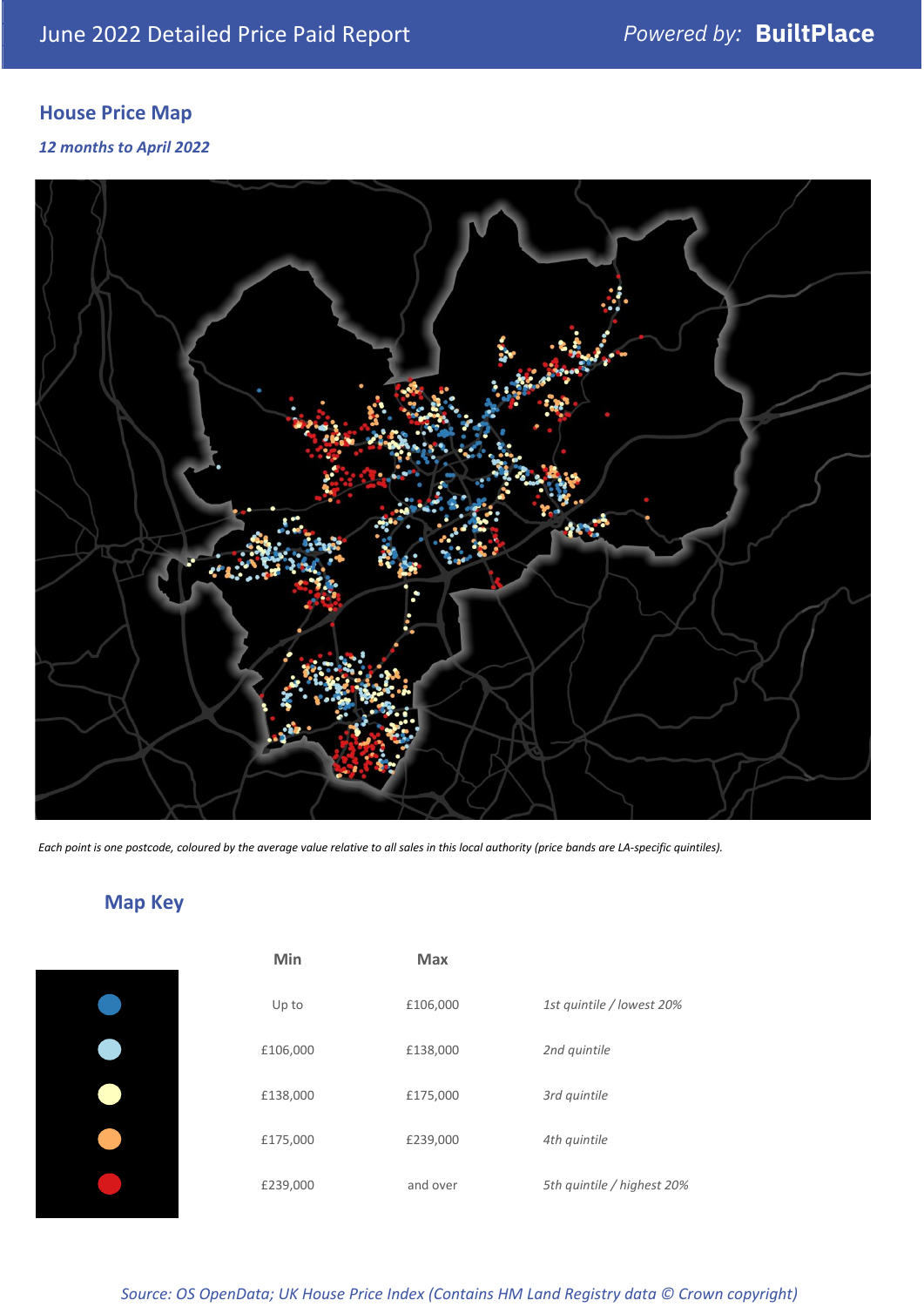## **Average House Price by Property Type**

### *12 months to April 2022*



|                 | <b>New</b>           | <b>Second hand</b> |  |
|-----------------|----------------------|--------------------|--|
| <b>Flat</b>     | £149,995             | £104,833           |  |
| <b>Terraced</b> | No recorded<br>sales | £129,919           |  |
| Semi-detached   | £183,495             | £190,517           |  |
| <b>Detached</b> | £336,197             | £327,740           |  |

## **House Price Distribution by Year**

*All properties, by price band and calendar year (2020 = year to date)*

|                    | 1997 | 2002 | 2007 | 2012 | 2017 | 2019 | 2020 |
|--------------------|------|------|------|------|------|------|------|
| <b>Under £100k</b> | 95%  | 81%  | 41%  | 43%  | 35%  | 18%  | 20%  |
| £100-200k          | 5%   | 17%  | 47%  | 45%  | 48%  | 52%  | 54%  |
| £200-300k          | 0%   | 2%   | 9%   | 9%   | 12%  | 19%  | 14%  |
| £300-400k          | 0%   | 0%   | 1%   | 2%   | 3%   | 7%   | 8%   |
| £400-500k          | 0%   | 0%   | 1%   | 0%   | 1%   | 2%   | 2%   |
| £500k-1m           | 0%   | 0%   | 0%   | 0%   | 1%   | 1%   | 3%   |
| £1-2m              | 0%   | 0%   | 0%   | 0%   | 0%   | 0%   | 0%   |
| <b>Over £2m</b>    | 0%   | 0%   | 0%   | 0%   | 0%   | 0%   | 0%   |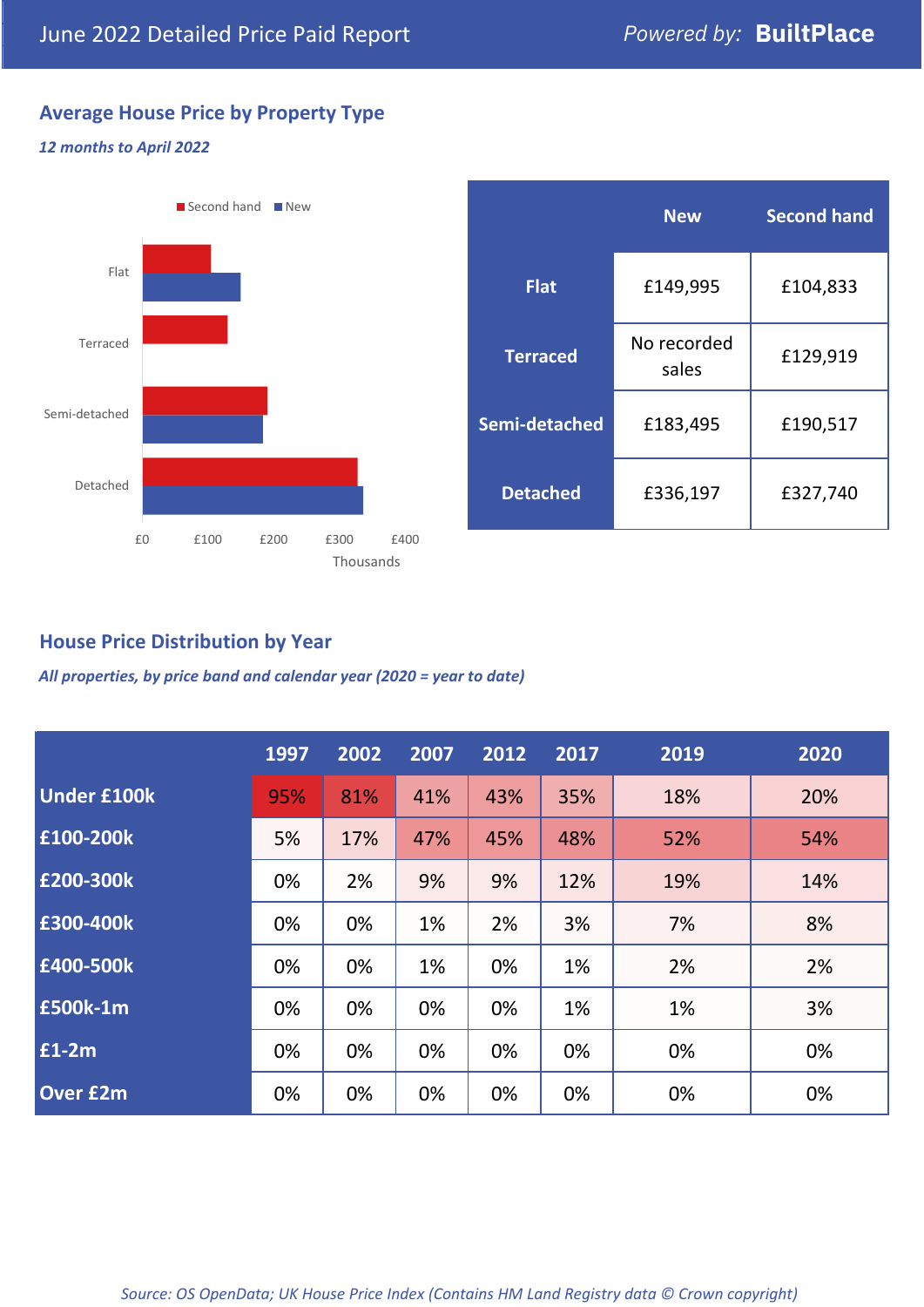## **Transactions (February 2022 data)**

*Annual Transactions, Indexed (2001-05 average = 100)*



There were 2,833 transactions in Rochdale during the 12 months to February 2022. This is 71% of the average from 2001- 05 and suggests activity is below pre-downturn levels.

Transactions in Rochdale have grown by 11.3% since 2014, compared to changes of +3.4% for North West and -7.7% for England.



#### *Cash and New Build Sales as % of Total, by Year*

*Note: The data on this page EXCLUDES transactions identified as transfers under a power of sale/repossessions, buy-to-lets (where they can be identified by a mortgage), and transfers to non-private individuals - i.e. it comprises only Land Registry 'A' data.*